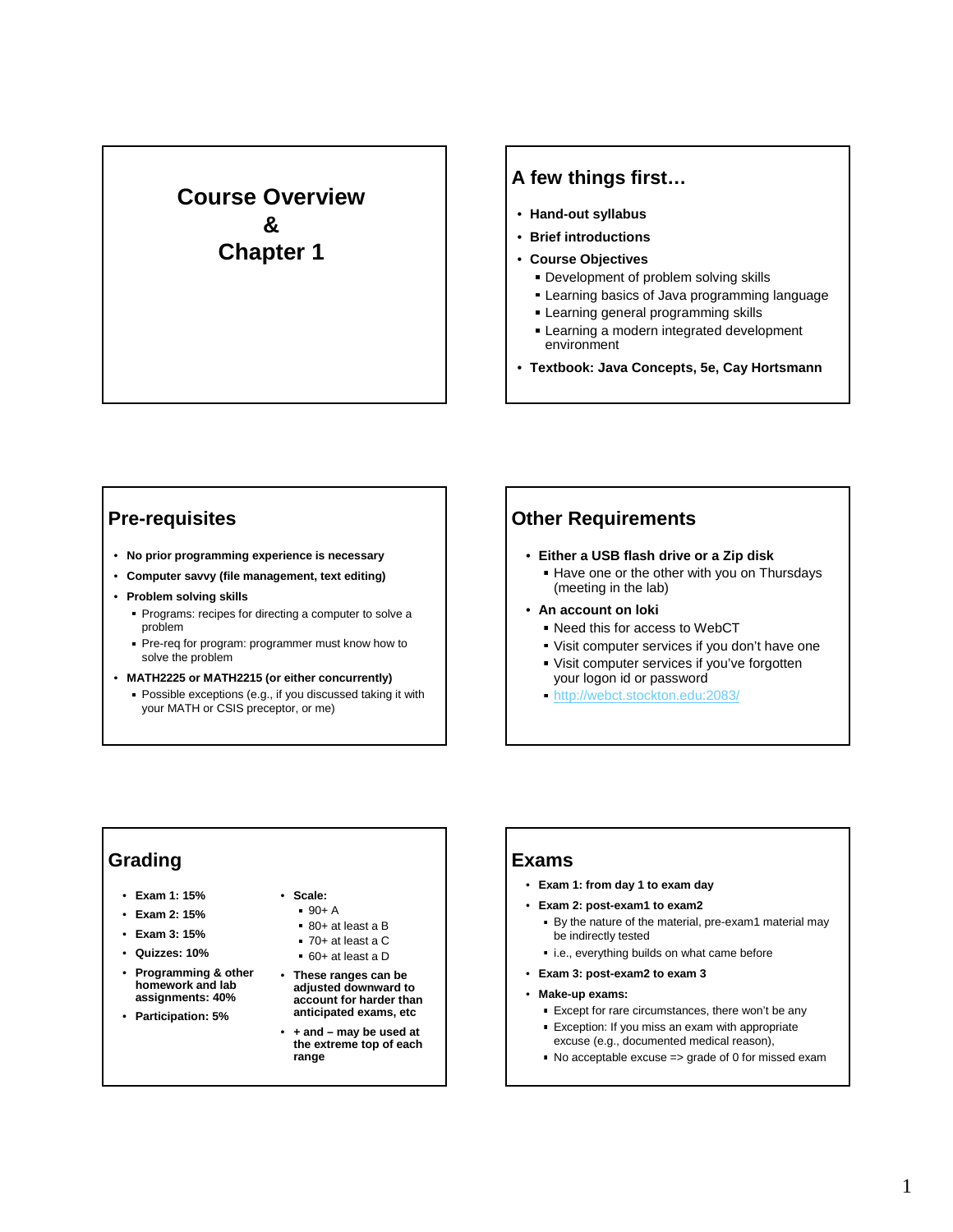#### **Exams**

- **Closed Book**
- **You are allowed to have 1 sheet (8.5" X 11") of notes for each of the 3 exams**

#### **Quizzes**

- **Approximately 7-12 quizzes**
- **Combine for 10% of your grade**
- **Unannounced**
	- To encourage keeping up with the material
- **No make-up quizzes**
	- Won't be penalized if you have a documented medical excuse for missing a quiz
- **50% of your grade on any given quiz comes simply by putting your name on it**

## **Programming Assignments**

- **Can work in teams of 2** 
	- For most (if not all) programming assignments
	- Both receive same grade
	- Can work individually if you prefer
- **Most (if not all) will be begun during a lab period**
- **Lateness:** 
	- Penalty of half the assignment grade if late
	- Not accepted more than 1 week late

#### **How To and Not To Work in a Team of 2**

- **How To Tips:** 1. Sit down together and
	- work through programming assignment.
- 2. For larger assignments, divide up work. Then explain what you did to each other to catch possible mistakes.
- 3. Use each other's strengths

### • **How Not To Tips**

- 1. Don't take turns doing assignments
- 2. Don't work in teams larger than 2 unless I designate it for that particular assignment
- 3. Don't share code with other teams. I want every team to write their own programs.
	- You can discuss possible solutions or places where you've gotten stuck.

## **Options for Extra Assistance**

- **Option 1: Use my office hours**
- **Option 2: Drop by my office at other times**
	- If I'm there, I'd be glad to help
	- Ideally, call first to avoid disappointment if I'm not there
- **Option 3: The Math Tutoring Center (J108)**
	- Students available for tutoring for CSIS2101
	- It's free (CSIS program hired tutors through an NSF grant)
- **Option 4: Form study groups** Allowing teams of 2 for programming assignments is

#### meant to hopefully encourage this

## **Academic Honesty**

• **Familiarize yourself with Stockton's policy**